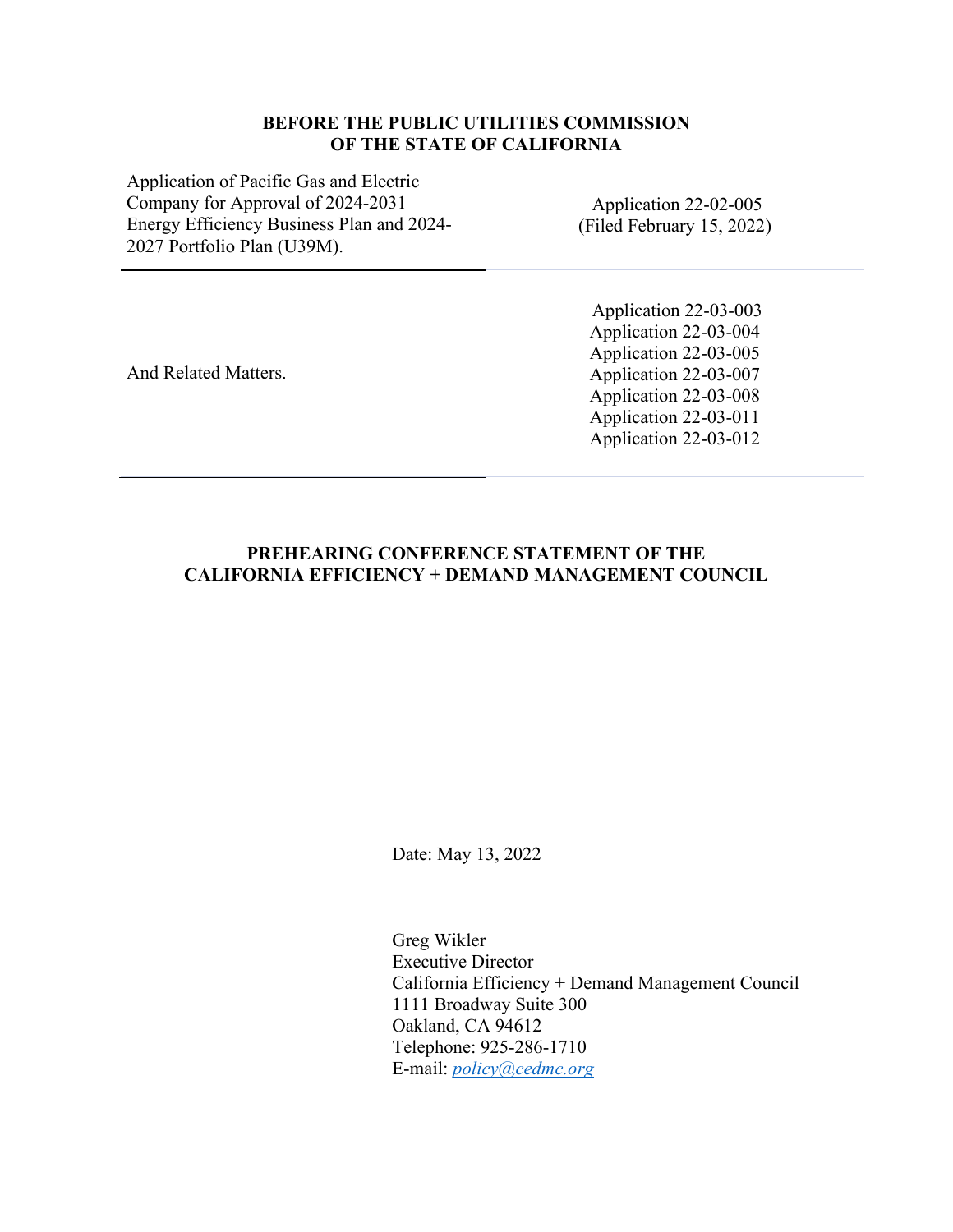| Application of Pacific Gas and Electric<br>Company for Approval of 2024-2031<br>Energy Efficiency Business Plan and 2024-<br>2027 Portfolio Plan (U39M). | Application 22-02-005<br>(Filed February 15, 2022)                                                                                                                          |
|----------------------------------------------------------------------------------------------------------------------------------------------------------|-----------------------------------------------------------------------------------------------------------------------------------------------------------------------------|
| And Related Matters.                                                                                                                                     | Application 22-03-003<br>Application 22-03-004<br>Application 22-03-005<br>Application 22-03-007<br>Application 22-03-008<br>Application 22-03-011<br>Application 22-03-012 |

## **PREHEARING CONFERENCE STATEMENT OF THE CALIFORNIA EFFICIENCY + DEMAND MANAGEMENT COUNCIL CALIFORNIA**

## **I. INTRODUCTION**

The California Efficiency + Demand Management Council (the "Council") respectfully submits this Prehearing Conference Statement in Application (A.) 22-02-005, et al. (Energy Efficiency Business Plans). On May 5, 2022, Administrative Law Judge (ALJ) Kao issued a Ruling which permitted parties to file prehearing conference statements (ALJ Ruling). This Prehearing Conference Statement is timely filed and served pursuant to the Commission's Rules of Practice and Procedure and the instructions in the ALJ Ruling. The Council's Prehearing Conference Statement addresses the need for hearings, issues to be addressed in this proceeding, and procedural next steps.

#### **II. NEED FOR HEARINGS**

The Council urges the Commission to consider not compelling testimony from intervening parties and to not hold hearings in this proceeding. Alternatively, we support parties coming together to collaborate with the applicants to find solutions to any outstanding issues. This will help speed up the regulatory approval process and ensure that the many important programs outlined within each of the Business Plans proceed on schedule such that our state can continue to realize important energy savings and carbon reduction impacts as soon as possible.

1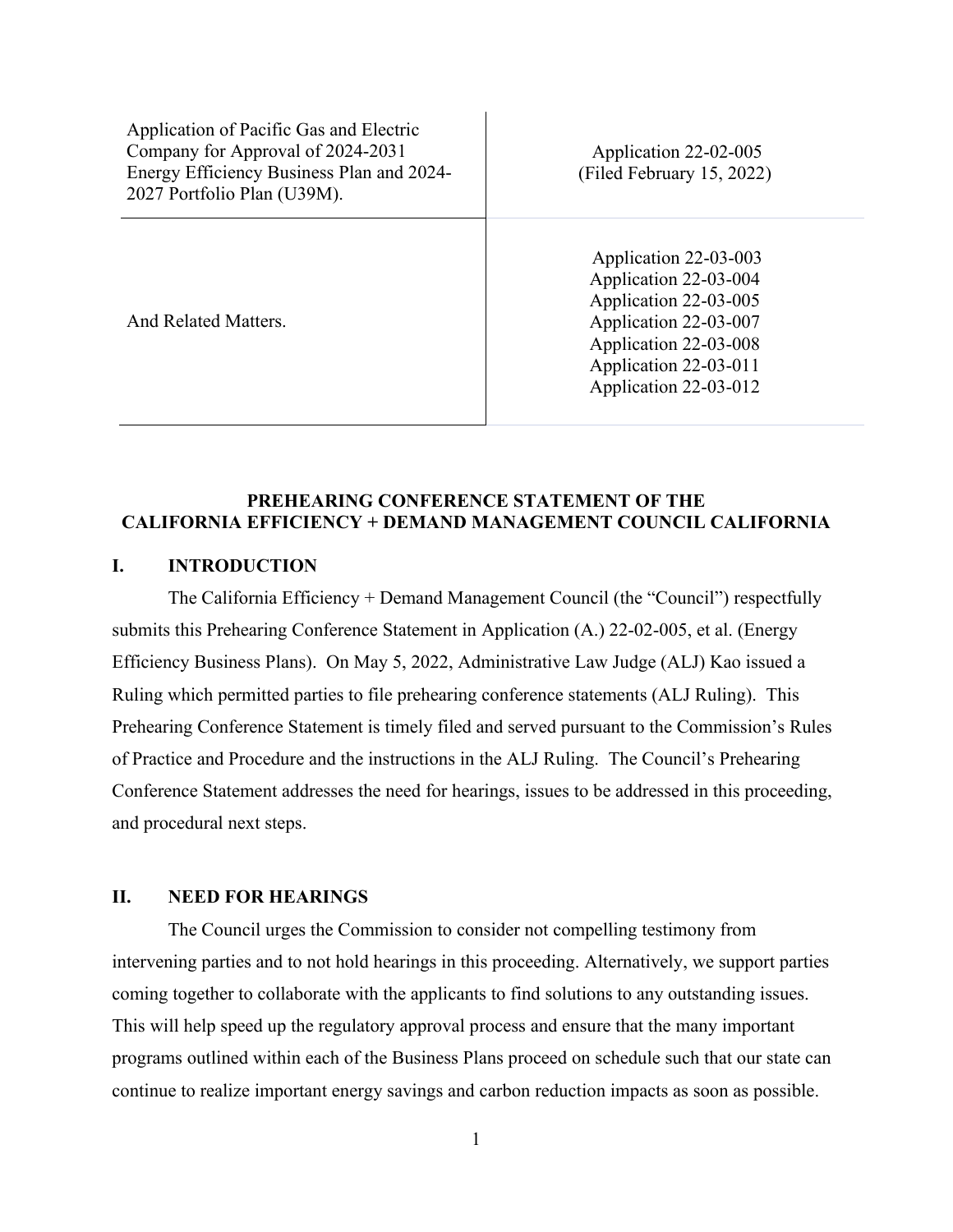To that end, the Council stands ready to work with the program administrators (PAs) and any other stakeholders to find common ground and resolve our differences. Furthermore, the Council would like to remind the Commission that during the last Business Plan cycle (2018-2023), the Commission ultimately decided that hearings were not necessary. We would like to see that precedent continued during this proceeding.

### **III. ISSUES TO BE ADDRESSED IN THIS PROCEEDING**

The Council requests that the Commission include in the scope of this proceeding the following topics that were specifically identified in the Council's Response submitted in this proceeding on April 15, 2022:

- Consider PA proposals for improvements to the cost-effectiveness tool (CET).
- Fund efforts aimed at making the CEDARS database more user friendly.
- Direct the relevant PAs to make modifications to the third-party (3P) solicitations process, including reforming the 2-stage bid process, enhancing bidder feedback efforts, and creating more opportunities for disadvantaged business entities (DBE) to participate in the solicitation process.
- Develop a framework for non-energy benefits (NEB) for equity programs and expand the NEB framework to other program segments including market support and resource acquisition.
- Allow for consideration of alternative cost-effectiveness (CE) testing perspectives.
- Provide more guidance to the total system benefit (TSB) methodologies and frameworks.
- Allow for a revisitation and complete overhaul of the Net-to-Gross (NTG) framework.
- Direct the relevant PAs to modify their third-party contracting provisions to equitably spread the burden of risk between PAs and 3P implementers.

#### **IV. PROCEDURAL NEXT STEPS**

The Council urges the Commission to adopt the general timeline for this proceeding that was agreed to by most parties resulting from the May 4, 2022 meet and greet organized by Pacific Gas and Electric (PG&E). Specifically, we request the Commission to commit to issuing a final decision on that matter by no later than August 31, 2023.